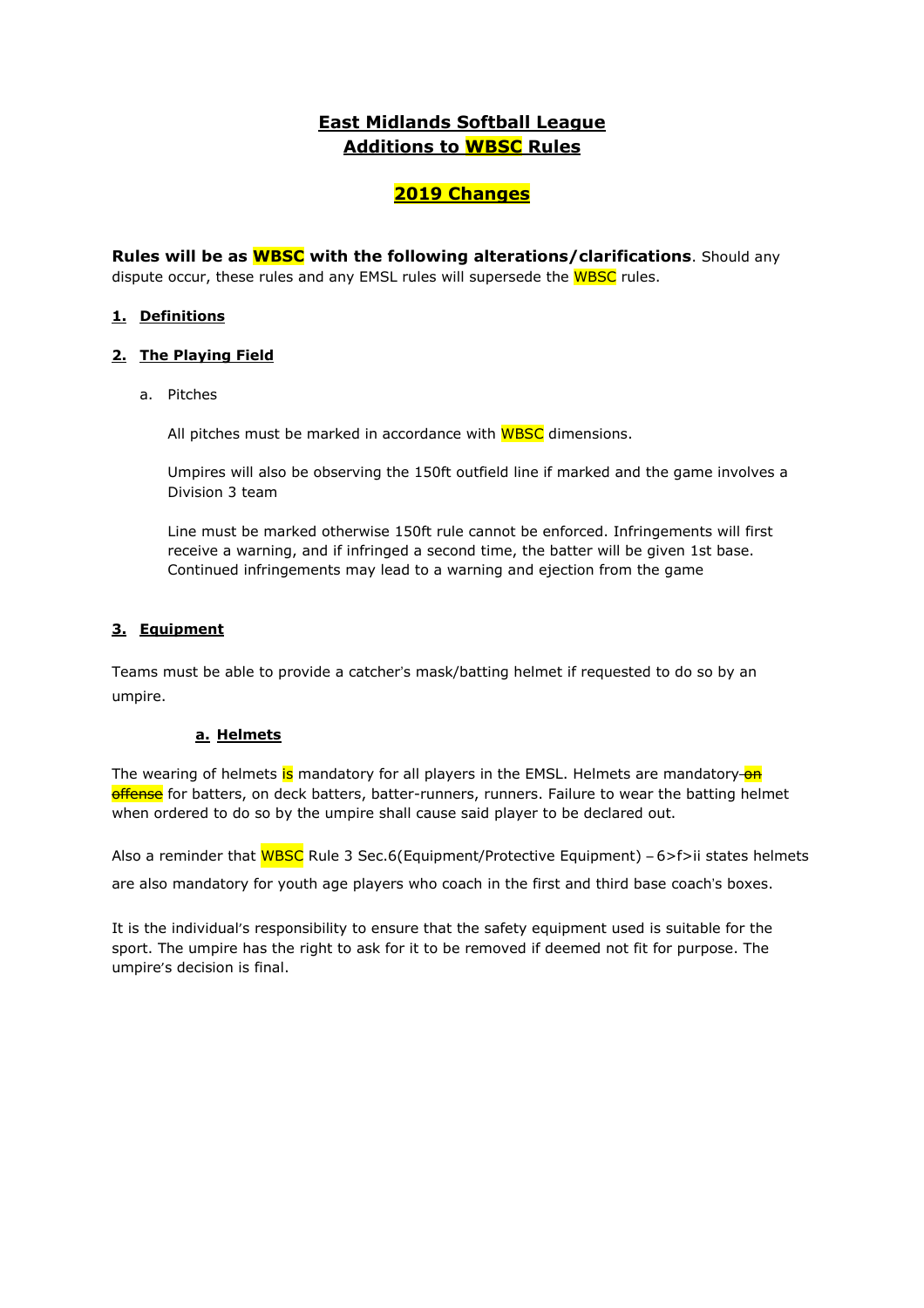# **b. Uniform**

All teams will be expected to field players in matching numbered team shirts and matchingcoloured bottoms in all games. This is a standard WBSC rule and expected standard across all BSF events.

The umpire is responsible for ensuring all players are wearing the correct uniform. Players not complying with the uniform rule will be asked to change.

If unable/unwilling to do so – this will invoke a penalty (awarded to opposition) of 3 runs per player in breach of uniform regulation for the game.

# **During wet weather** – **players permitted to wear wet weather clothing over uniform at umpire**'**s discretion.**

#### WBSC Rule 3 - Section 8g states;-

JEWELLERY. No items, other than medical alert bracelets or necklaces, may be worn. Medical alert bracelets and/or necklaces are not considered jewelry, but if worn, they must be taped to the body. EFFECT – Sec 8a-g: If a player refuses to comply with the provisions of Section 8, then that player will be removed from the game.

## **c. League Balls**

In accordance with **WBSC** Rule 3 Section 3 Part g

In Co-ed Slow Pitch play, Male batters will be pitched to with the 12" ball and Female batters with the 11" ball. (If a woman is playing in the batting line-up in the position of a man, all rules will be the same as for the man [e.g. 2 base award for a 'walk'] but will be pitched an 11" ball.)

### **4. Coaches, Players and Substitutes**

a. BSF Registration:

All players must be registered with B.S.F in order to be eligible to play in the EMSL (in order to be covered by BSF's public liability insurance).

All players must be registered on the BSF website before the game.

# **Players should only be registered as league players for one team but if a club has 2 teams** – **they may be registered for both.**

Any player fielded during a game who does not feature on that team's player list on BSF as a league player will be considered a ringer.

Teams who are reported to have fielded unregistered (and therefore ineligible) players in any League game will be subject to an enforced 7-0 forfeit for that game if they won. If the offending team lost the game in question and gained no advantage as such, they shall receive an official league warning. Should they be found to have fielded an ineligible player a second time – they will receive a 3 point deduction regardless of the outcome of that game. Opposition captains should register any complaint regarding player eligibility to the committee within 24 hours of the game and use BSF player lists to confirm eligibility of players submitted by opposition on the team sheet.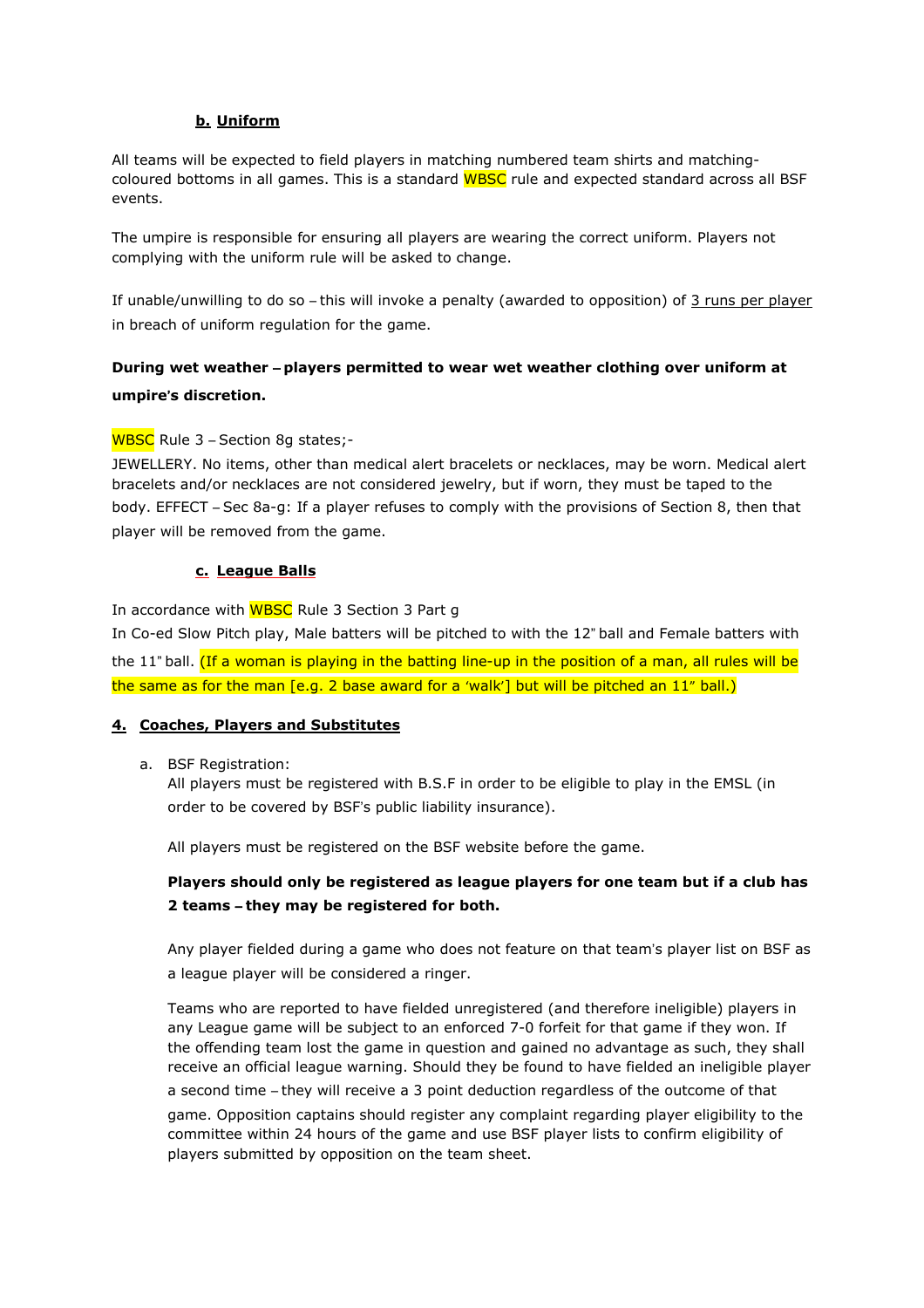b. Ringer Rule

Each team may field **one** BSF registered player who is not a "league player" for their team as defined by their player list. The player must be a registered player from the East Midlands League and must comply with the following;

- The ringer must play at either catcher or RF and bat at the bottom of the order.

Unless.... BOTH captains AND the umpire agree at the start of the game that more than one ringer can be used or that they can play in an alternative position. If either, one of the captains or the umpire has a problem with the alternative arrangement, then it is not a valid field arrangement and the ringer rule stands.

**Exception** – New teams will receive be allowed the following ringers;-

Year  $1 - 3$  players Year 2 – 2 players Year 3 onwards – 1 player as rule 4b

c. Composition of teams

Teams must attempt to play 5+5 in all fixtures, making use of the "Ringer Rule" if necessary. The opposition are not required to accept a team who arrive with 6+4 and are within their rights ask for them to forfeit that game.

d. Number of players on a team:-

EMSL local rules state there is NO MINIMUM number of players needed to start a game. However you must abide with the **WBSC** rules stating a Male/Female pitcher/catcher combination, no more than 2 players of the same sex in the infield or outfield.

If a team does not field at least 5+5 players then the batting line up must be composed as follows:

- Ringers will always play at the bottom of the order, so in positions 8, 9, 10 depending on the number you have, in accordance with section b.
- You should never have two batters of the same sex batting one after another without an auto out in between. If this happens during a game then your line up is incorrect.
- Remember that a team with auto outs in the line up may start an inning with one out before a batter comes to the plate

Example: Team turns up with 5 men, 2 women and 1 female ringer, your line up would read like this:

1. Male 1 2. Female 1 3. Male 2 4. Female 2 5. Male 3 6. Auto Out 1 7. Male 4 8 .Auto Out 2 9. Male 5 10. Female Ringer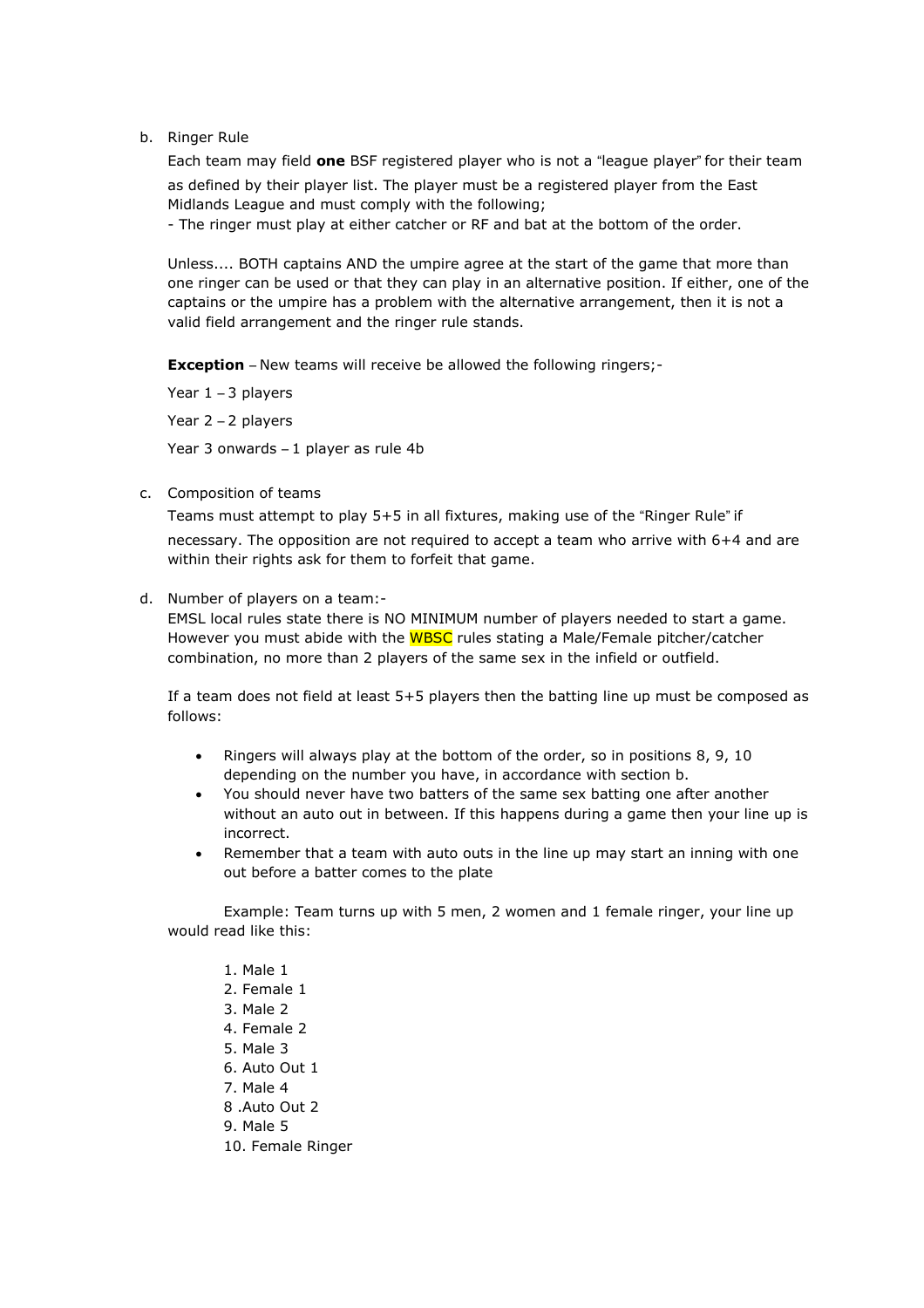However, alternative team compositions can be subject to the discretion of the opposing captains on match-day and matches can go ahead if mutually acceptable terms are agreed by both captains and the umpire.

If a team's field composition is unacceptable to either the opposing captain or the umpire, the game would then be played as a friendly and a 7-0 loss recorded against the forfeiting team.

e. Courtesy runners

WBSC rules do not allow courtesy runners under any circumstance.

However, in the EMSL, where a player sustains an injury during game play and is unable to be replaced, the opposition captain MAY accept a request for a courtesy runner if they wish. They are not, however, expected/obliged to do so.

If a courtesy runner is permitted by the opposition, the injured player must continue to bat in order and should they reach  $1<sup>st</sup>$  base safely at the completion of the play, the furthest available player of the same sex in the batting order takes their place to run from  $1<sup>st</sup>$ . There is no courtesy runner applied if the batter is out or if they safely reach any bases beyond  $1<sup>st</sup>$  base by their own accord. Not for example if the ball goes dead.

f. Team Sheets

Both team captains must present a team sheet to the umpire and opposition captain at the beginning of league games. This should include first names, surnames and shirt numbers of all players taking part in the game and should identify ringers (and their positions) when these are used.

Should team sheets not be provided in the correct format the offending team can be requested to complete them correctly. If this is refused the offending team will forfeit the game 7-0.

- g. Player transfers during the season
	- Players who transfer between teams will still remain ineligible for the next league game to be played. Players who are registered to a team that does not take part in a section of the season, for example their team only plays the first half, will be allowed to transfer to another team in addition to the rules above and without a 1 game penalty. They may also transfer back to their previous team without penalty at the end of the season
	- Players are eligible for one transfer without restriction each season (April-September)
	- All transfers must be notified to the EMSL Committee. The date and time this notification is received will be recorded as the time and date the transfer took place
	- Further transfers will be at the discretion of the EMSL Committee The spirit of this rule is to allow players to play softball for a team that they want to without having numerous transfers for each player each year
	- No player transfers will be allowed 3 weeks prior to the end of each half season this prevents teams from strengthening their team ready for a playoff game
	- If a team violates any part of these rules they will forfeit any points gained, and may face further sanctions as determined by the league committee
	- Players will be ineligible for the league game directly following their transfer and may not transfer back to their original team within the same league season.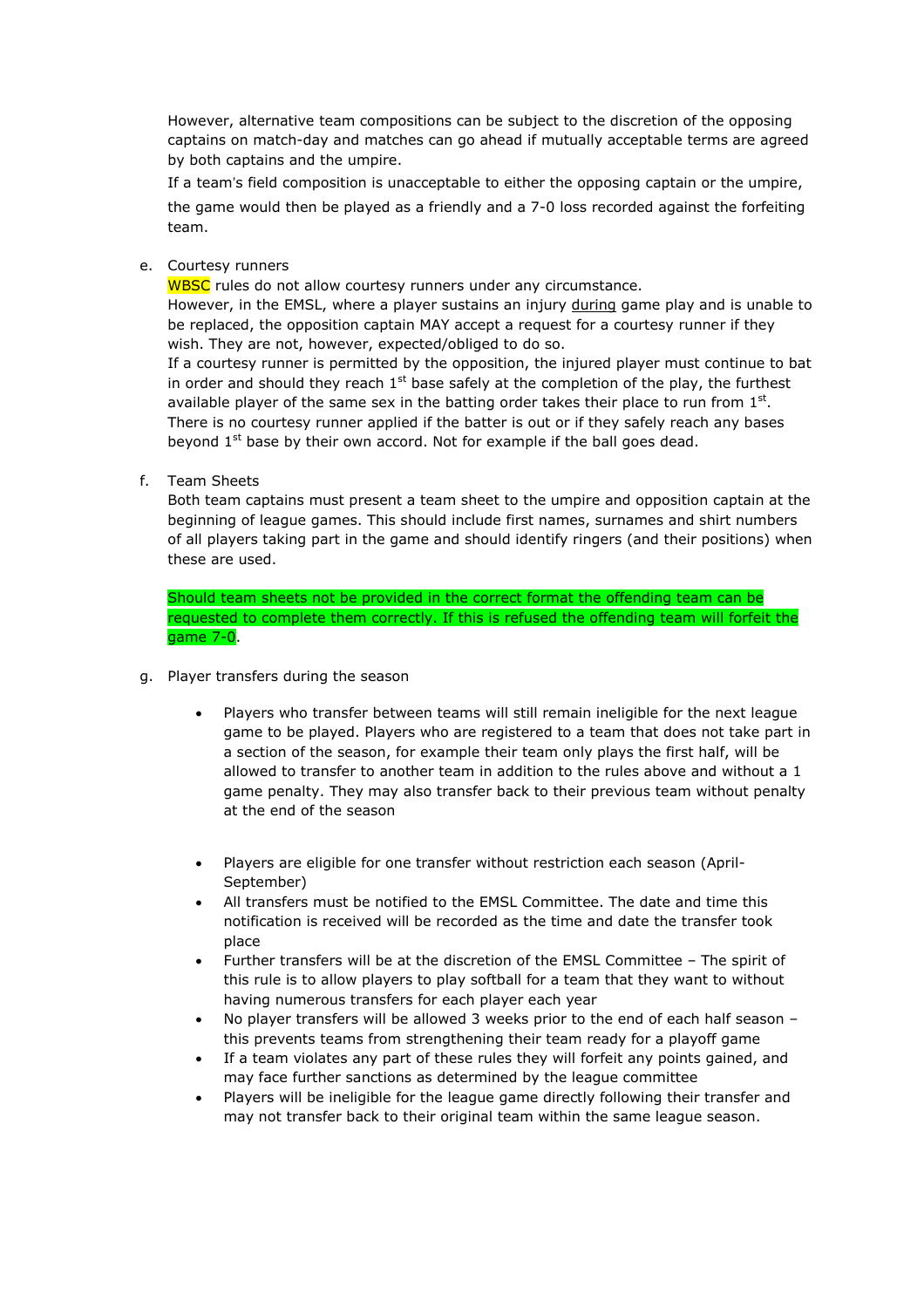# **5. The Game**

#### a. Scheduled Game

Each game will consist of 7 innings. In accordance with WBSC regulations - any game called after 4 ½ complete innings and the home team is ahead or 5 complete innings can be considered a complete game and the result at that point stands.

If not a complete game the, fixture must be completed within 7 days and game resumed at exact point of stoppage. If this cannot happen then the game will result in a draw no matter what the score was at point of stoppage.

b. Tied Game

In the event of a tied game after 7 innings, one extra inning will be played starting with the last out on second base. If the game is still tied on completion of the extra inning, the game will stand as a tie.

c. Cancellation of games

Games will be forfeited (and a 7-0 victory awarded to the opponents) if a team cancels a fixture for any reason other than weather.

Where there is a fixture between two club teams and one is unable to field a side or cancels the fixture – the HOME team, not necessarily the forfeiting team, will forfeit the fixture 7-0. This is to prevent clubs from advantaging one of their teams with a win by routinely cancelling fixtures between their two teams.

If a game is cancelled for any reason – the cancelling team are responsible for informing;-

- The League Committee
- The playing field owner Chilwell/Moderns etc
- The opposition captain
- The umpire

#### Weather Cancellations

If possible a review of the pitch will take place during the day of the game. Anybody can review the ground conditions during the day. If the umpire has arrived at the ground it is their decision.

Games cancelled due to weather need to be re-arranged and played between the 2 teams prior to the season deadlines. Any disputes regarding the re-arrangement are to be communicated to the league committee.

Any weather cancelled game not played by the deadlines, whatever the reason, will be recorded as a draw.

Where a game is cancelled due to weather the home team are responsible for notifying the opposition, umpire, venue and league committee

#### d. Home Team

The HOME team is responsible for:

• Providing match balls and bases.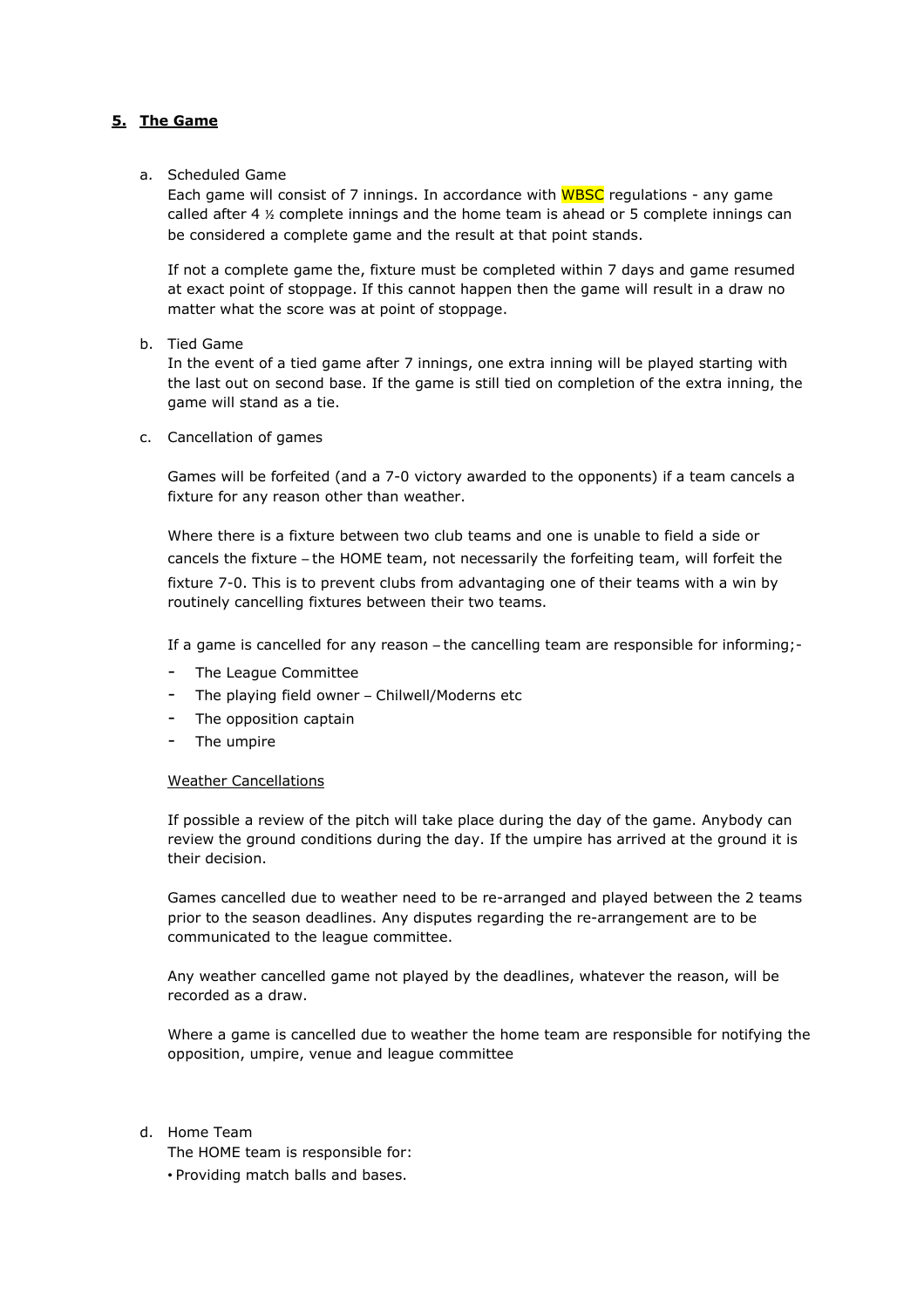• **Accurately recording the score.** (partially contradicts Rule 12)

• **Placing results on the BSF website**. (contradicts Rule 12)

• Confirming the attendance of an umpire (if a team fails to provide an umpire then the home team will not be disadvantaged by this in forfeiting the game)

If balls and bases aren't provided by the home team all reasonable effort should be made to obtain each. If they are not available the home team forfeits the game.

# **6. Pitching**

# **7. Batting**

# **8. Batter** – **Runner and Runner**

# **9. Dead Ball** – **Ball In Play**

### **10. Umpires**

Every EMSL team is expected to provide BASU qualified umpires for some games during the season

A qualified umpire must have attended the BASU run 2 day umpire's course in the last two years or every 4 years if an interim assessment has been completed 2 years after the course. They can also become qualified through completing an EMSL one day umpires' course and will be notified by the Umpire in Chief if eligible.

Provision of umpires remains responsibility of team allocated to that game.

Umpires will be paid expenses for the games they umpire. The expenses come directly from the two teams playing that particular game.

For games cancelled due to the weather where the umpire has reached the venue the league will pay the umpire fee. Umpires should apply to the league for payment stating the date, time and reason for cancellation.

# **11. Protests**

As per WBSC rules, should there be a significant disagreement regarding the interpretation/application of a playing rule, teams have the option to play under protest. NOTE – players are NOT permitted to argue judgment calls (balls, strikes, safe/outs) and may receive warning/ejection should they do this.

If a protest is lodged, the umpire should document all details of the play and rule in question, including how many balls/strikes were called, how many outs there were and what the score was at the time. The game then continues "under protest".

Should the protesting team win the game, the protest is cancelled & result stands. If they lose/draw the game, the protesting team can lodge their protest in writing with the Umpire-in-Chief (member of the League committee) along with a cheque for £100. The League Committee will then call a meeting to adjudicate. No protests will be heard until payment is received. If the protest is upheld, payment is refunded, and the game replayed from the point of protest (with same score/no. of outs).